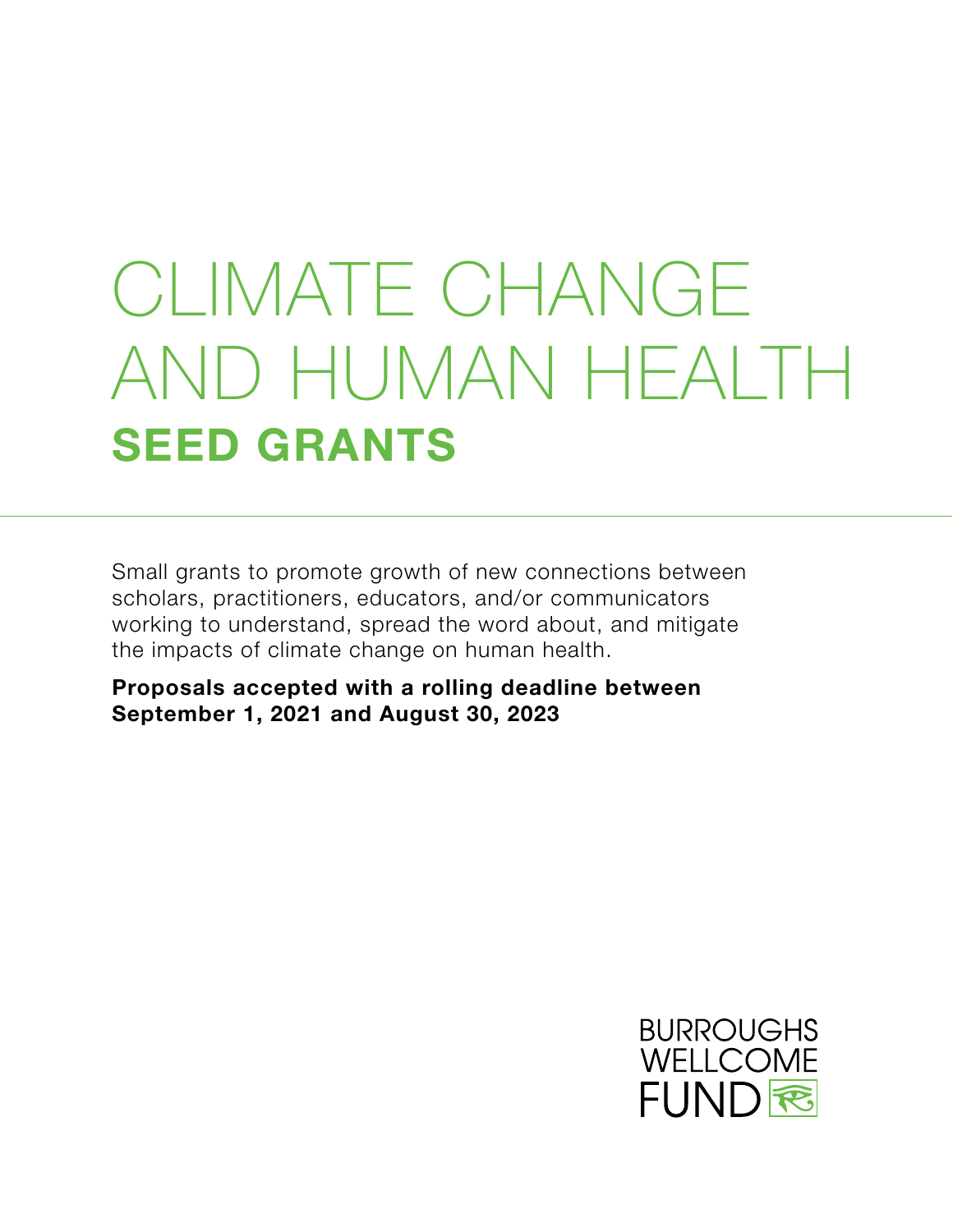# KEY DATES

| <b>Next Proposal Review</b><br>October 2021<br><b>Next Notice of Award</b><br>By end of October 2021 | <b>Rolling Deadline</b> |
|------------------------------------------------------------------------------------------------------|-------------------------|
|                                                                                                      |                         |
|                                                                                                      |                         |
| <b>Next Awards' Start Date</b><br>December 2021                                                      |                         |
| Next Awards' End Date<br>December 2022                                                               |                         |

# AT A GLANCE

#### **What is of interest?**

Linking basic/early biomedical science to climate-focused thinking Sustainability in health care systems, health care delivery outside institutions, and biomedical research

Health impacts and health systems impacts of extreme weather events and other crises

Outreach, communication, and education around climate and human health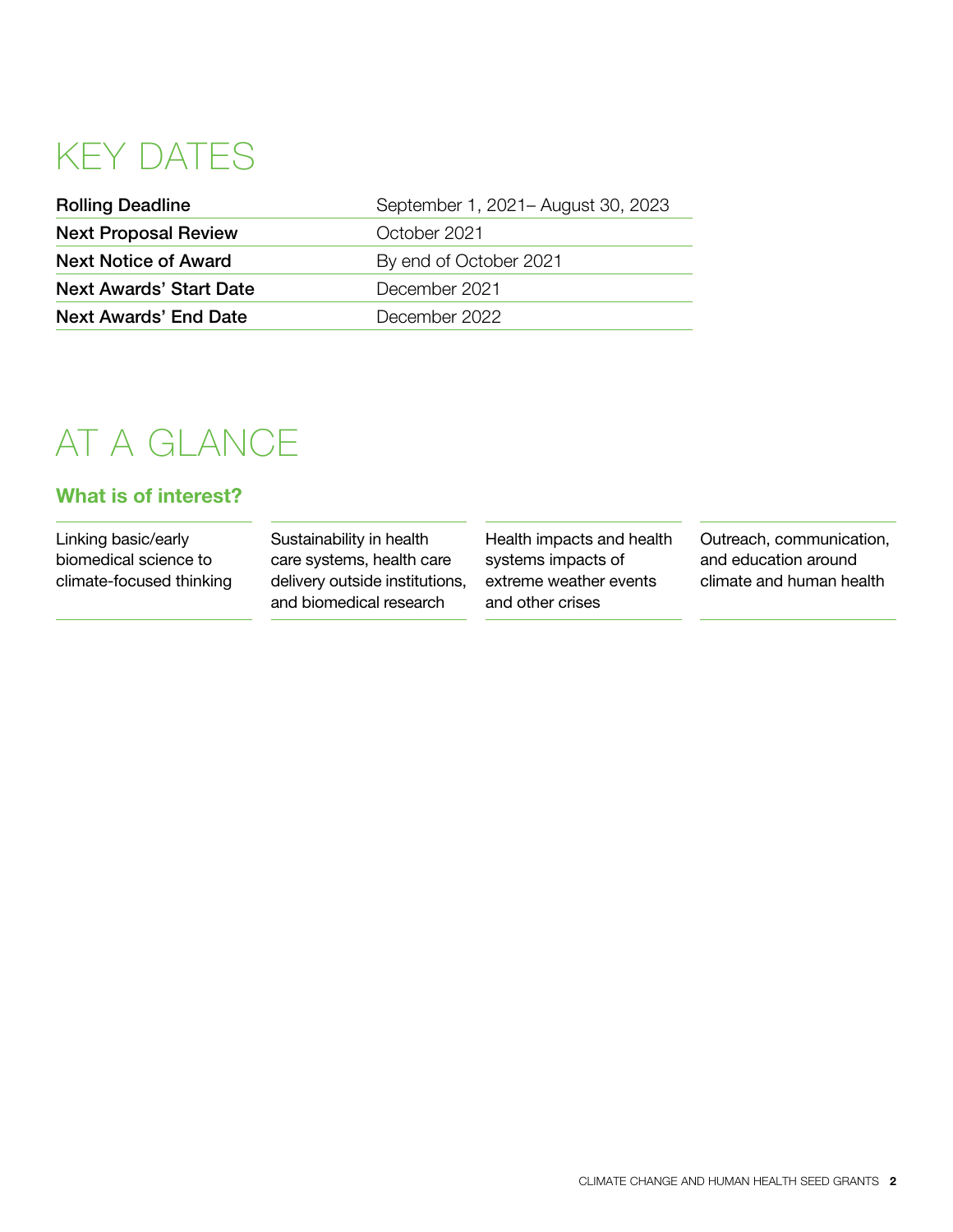# PROGRAM BACKGROUND

The Burroughs Wellcome Fund aims to stimulate growth of new connections between scholars working in largely disconnected fields who might together change the course of climate change's impact on human health. Over the next two years, we will dedicate \$1M to supporting small, earlystage grants of \$2,500 - \$50,000 toward achieving this goal.

We are particularly but not exclusively interested in activities that build connections between basic/early biomedical scientific approaches and ecological, environmental, geological, geographic, and planetary-scale thinking, as well as with population-focused fields including epidemiology and public health, demography, economics, and urban planning. Also of interest is work piloting new approaches or new interactions toward reducing the impact of health-centered activities, for example, developing more sustainable systems for health care, care delivery, and biomedical research systems. Another area of interest is preparation for the impacts of extreme weather and other crises that can drive large scale disruptions that will immediately impact human health and delivery of health care. Public outreach, climate communication, and education efforts focused on the intersection of climate and health are also appropriate for this call.

Proposals will be accepted on a rolling basis from September 1, 2021 through August 30, 2023. Review will be conducted quarterly. After each quarterly review, we will support, decline, or send proposals back to applicants for revision, but may hold some proposals over for a future review. Recommended revisions may include suggestions that separate groups of applicants submitting similar proposals work together to develop a single proposal or that applicants consider becoming involved in efforts aligned with work funded in earlier quarters.

BWF is a foundational supporter of the National Academy of Medicine's Grand Challenge on Human Health and Climate Change.

One element of the National Academy of Medicine's Grand Challenge on Human Health and Climate Change will be development of an innovation competition, expected to launch in Spring 2022. The BWF opportunity described here may help groups lay the groundwork for entries into that competition.

For further information, please contact program officer Victoria McGovern at [vmcgovern@bwfund.org](mailto:vmcgovern%40bwfund.org?subject=)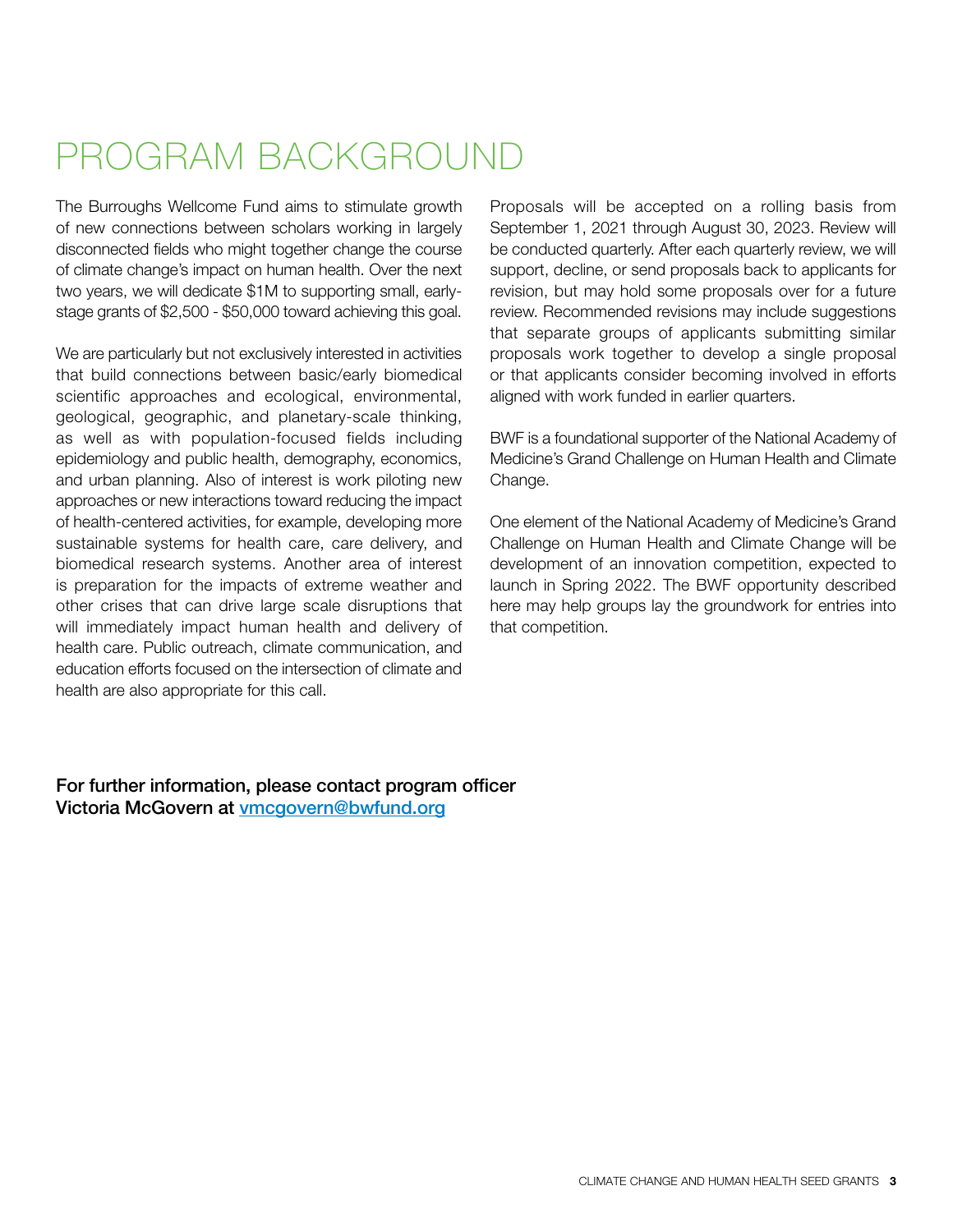# ELIGIBILITY REQUIREMENTS

Applications must be submitted by non-profit organizations or degree granting institutions in the United States or Canada. Applicant organizations may submit multiple proposals, but an individual may only serve as a principal investigator/project director on one application during each review period.

This call focuses on developing partnerships. Proposals from single institutions must develop partnerships that do not already occur naturally: for example, proposals from departments that draw students from the same shared graduate program are not responsive to this call. Proposals from more than one institution are responsive. Academic institutions, professional societies, and advocacy organizations are only a few of the appropriate drivers of proposals. Only non-profit institutions may be supported by BWF's award, but non-profits may involve for profit organizations in their proposals. This program does not support biomedical research projects proposed by individual investigators.

Eligible proposals will include rationale/vision for the project, including who it is intended to impact.

Individuals may only serve twice as directors (principal investigators/project directors) for proposals supported over time by this program. Awardees and past awardees from other BWF programs are eligible to apply.

### TERMS OF GRANT/ USE OF FUNDS

Awards are made to non-profit organizations including degree-granting institutions in the U.S. or Canada. The institutions are responsible for disbursing the funds and for maintaining adequate supporting records and receipts of expenditures. Indirect costs may not be charged against BWF grants.

Salaries of support personnel and materials appropriate to administering the work should be included as direct costs. Reasonable and justified consultant costs may be included in the budget. Benefits are direct costs.

Institutions must provide an annual progress and financial report. Any unused funds (greater than \$500) held by institutions when awards expire or are terminated must be returned to BWF, unless BWF has granted prior permission to retain the remainder.

Scientific publications or presentations that result from these awards must acknowledge the institution's receipt of a Burroughs Wellcome Fund Climate Change and Human Health Award. Copies of journal articles, white papers, essays, and other publications supported by the grant, as well as news articles and other publications stimulated by the project should be sent to BWF as part of the annual progress report.

BWF will not retain any rights to published results or patents that result from the supported work. Awardees should follow their institutions' patent, copyright, and intellectual property policies regarding discoveries that result from research conducted under these awards. BWF expects the appropriate federal, state, and local guidelines with regard to scientific and personal misconduct are in place and enforced at BWF-supported institutions.